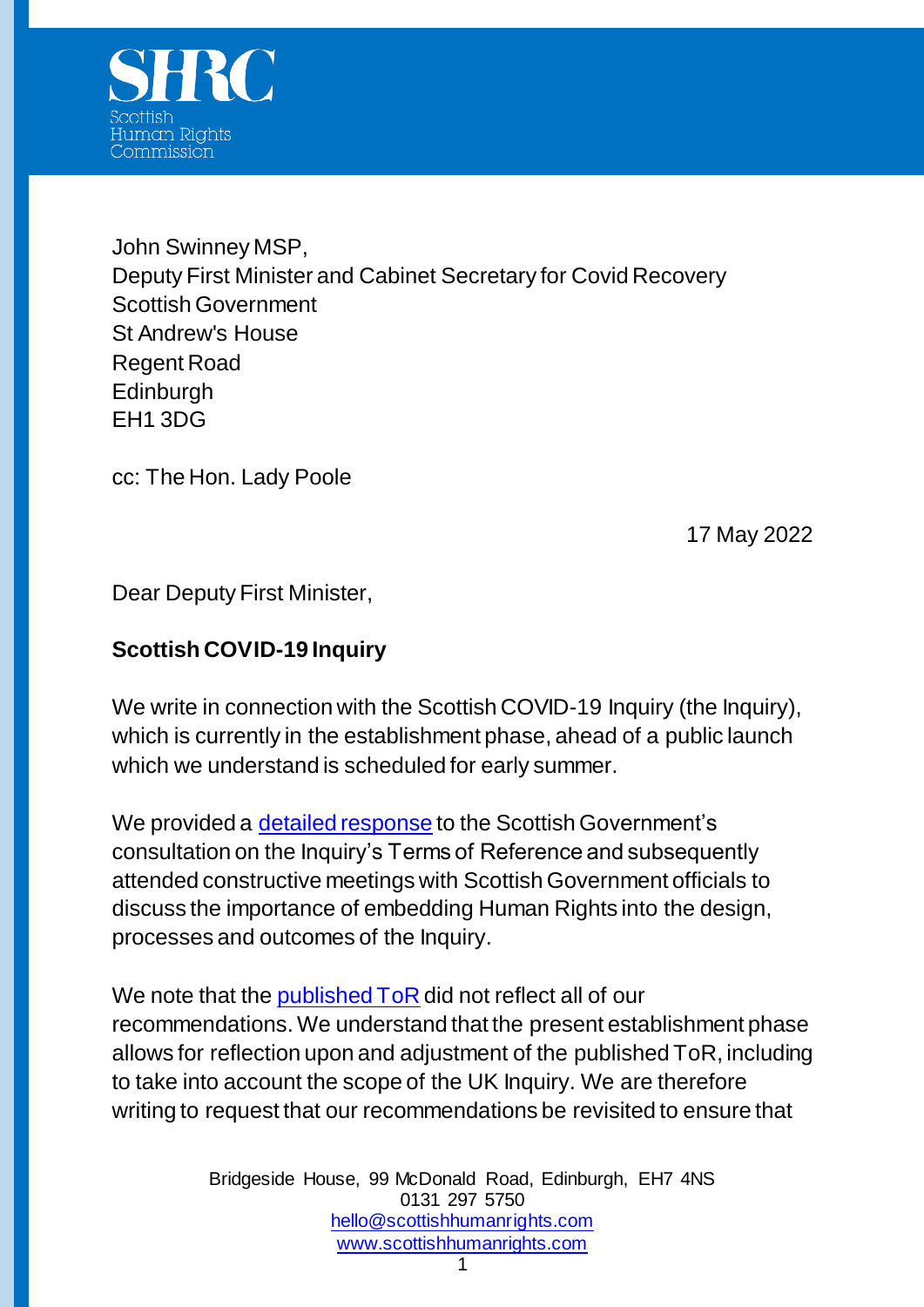the ToR are as strong and as clear as possible in terms of embedding human rights into the Inquiry.

We note that [draft Terms of Reference](https://www.gov.uk/government/publications/uk-covid-19-inquiry-draft-terms-of-reference/uk-covid-19-inquiry-draft-terms-of-reference-html) for the UK Inquiry were published in early March 2022, and were subject to a four-week consultation and the Chair, Baroness Hallett, recently published recommended amendments to the draft ToR, so as to better reflect the views and concerns of those who responded to the consultation. There are a number of respects in which the approach recently outlined by Baroness Hallett aligns more closely with our recommendations for the Scottish Inquiry.

For example, one of our key recommendations was that the ToR stipulate that the Inquiry take a human rights based approach (HRBA) to ensure that human rights are respected, protected and fulfilled in the design, processes and outcomes. Applying a HRBA means that every aspect of the process must support fundamental principles of Participation, Accountability, Non-Discrimination, Empowerment and Legality (known as PANEL principles) (see section 2 of our submission). We are pleased to note that Baroness Hallett has decided to adopt the 'PANEL' principles in carrying out the UK Inquiry's work.<sup>1</sup>

We also recommended that the Scottish ToR should require examination of the full range of human rights and equality impacts, particularly on those most impacted by pandemic response measures (see section 8 of our submission), a view which was widely shared among civil society organisations. We are therefore also pleased to note Baroness Hallett's recommendation that the UK ToR be reframed "to put possible

 $\overline{a}$ 

<sup>&</sup>lt;sup>1</sup> [FINAL Consultation Summary Report \(public-inquiry.uk\)](https://covid19.public-inquiry.uk/wp-content/uploads/2022/05/FINAL-Consultation-Summary-Report.pdf) at page 18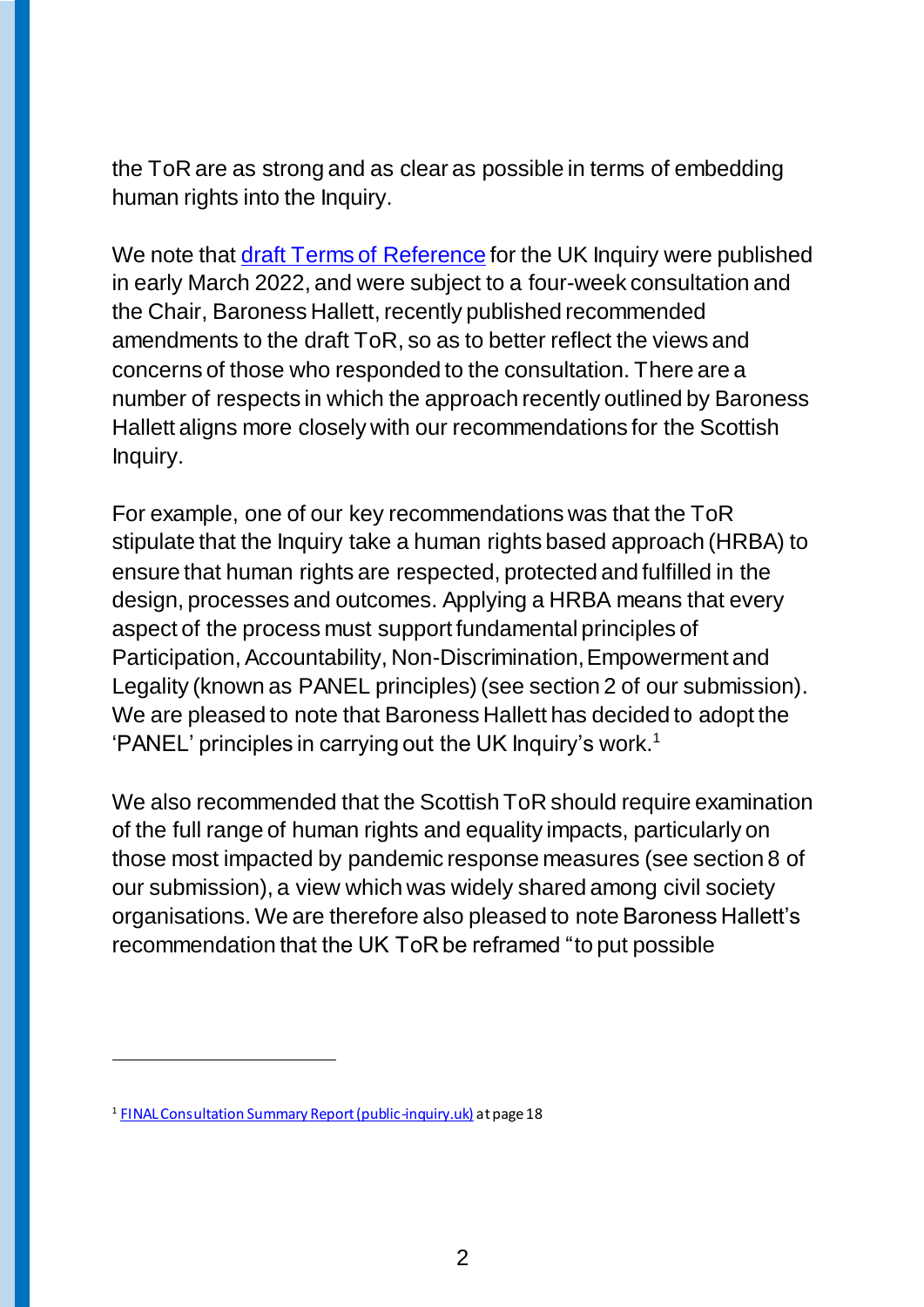inequalities at its forefront so that investigation into any unequal impacts of the pandemic runs through the whole Inquiry."<sup>2</sup>

The Scottish ToR defines the scope of the Inquiry in terms of "the strategic elements of the handling of the pandemic," but it is not clear which of the many relevant duty-bearers will be scrutinised. We previously recommended that the Inquiry's scope should cover the full range of responsible actors across all public bodies and those performing public functions [Recommendation 7]. We note that the UK Inquiry will look at the responses of UK Government, Devolved Administrations, local government, and many other parts of the state.

In terms of the design of the inquiry, we note that the announcement of Baroness Hallett's appointment included reference to the future appointment of "additional panel members … to make sure the Inquiry has access to the full range of expertise needed to complete its important work."<sup>3</sup> We refer to section 6 of our consultation response, which outlined the benefits of appointing a panel with diverse experience, ideally reflective of those most impacted by the pandemic and/or expertise in the human rights based approach. We note that there was broad consensus among Scottish stakeholders that this kind of support for the Chair would be beneficial (see the [Analysis of](https://www.gov.scot/binaries/content/documents/govscot/publications/research-and-analysis/2021/12/scottish-covid-19-inquiry-analysis-public-stakeholders-views-approach-establishing-public-inquiry/documents/covid-19-scottish-inquiry-analysis-public-stakeholders-views-approach-establishing-inquiry/covid-19-scottish-inquiry-analysis-public-stakeholders-views-approach-establishing-inquiry/govscot%3Adocument/covid-19-scottish-inquiry-analysis-public-stakeholders-views-approach-establishing-inquiry.pdf)  [Stakeholder Views](https://www.gov.scot/binaries/content/documents/govscot/publications/research-and-analysis/2021/12/scottish-covid-19-inquiry-analysis-public-stakeholders-views-approach-establishing-public-inquiry/documents/covid-19-scottish-inquiry-analysis-public-stakeholders-views-approach-establishing-inquiry/covid-19-scottish-inquiry-analysis-public-stakeholders-views-approach-establishing-inquiry/govscot%3Adocument/covid-19-scottish-inquiry-analysis-public-stakeholders-views-approach-establishing-inquiry.pdf) at Section 1.9).

In terms of the areas that will be covered by the Inquiry, we note that the ToR for the Inquiry do not appear to cover criminal justice. We trust that this was an oversight in the initial draft and that this will be remedied in the final version of the ToR. Further reflection will also no doubt be undertaken in terms of the delineation between the two inquiries, to

 $\overline{a}$ 

<sup>2</sup> FINAL Letter - Chair to PM letter - [ToRs consultation recommendations \(public-inquiry.uk\)](https://covid19.public-inquiry.uk/wp-content/uploads/2022/05/2022_05_12_Chair_letter_to_PM_ToRs_recommendations_FINAL.pdf)

<sup>&</sup>lt;sup>3</sup> Prime Minister announces COVID-19 Inquiry Chair - GOV.UK (www.gov.uk)